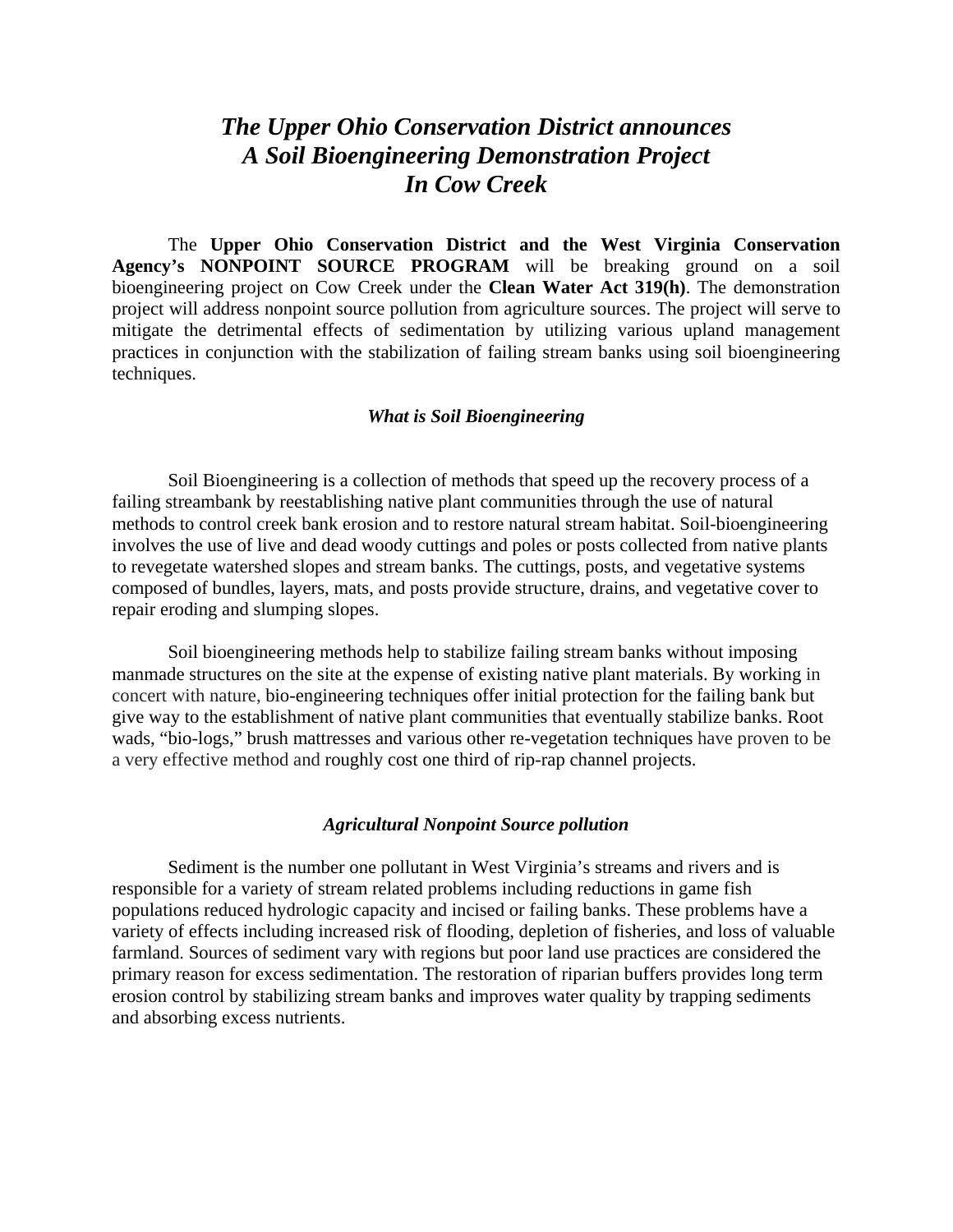

*Before Restoration*